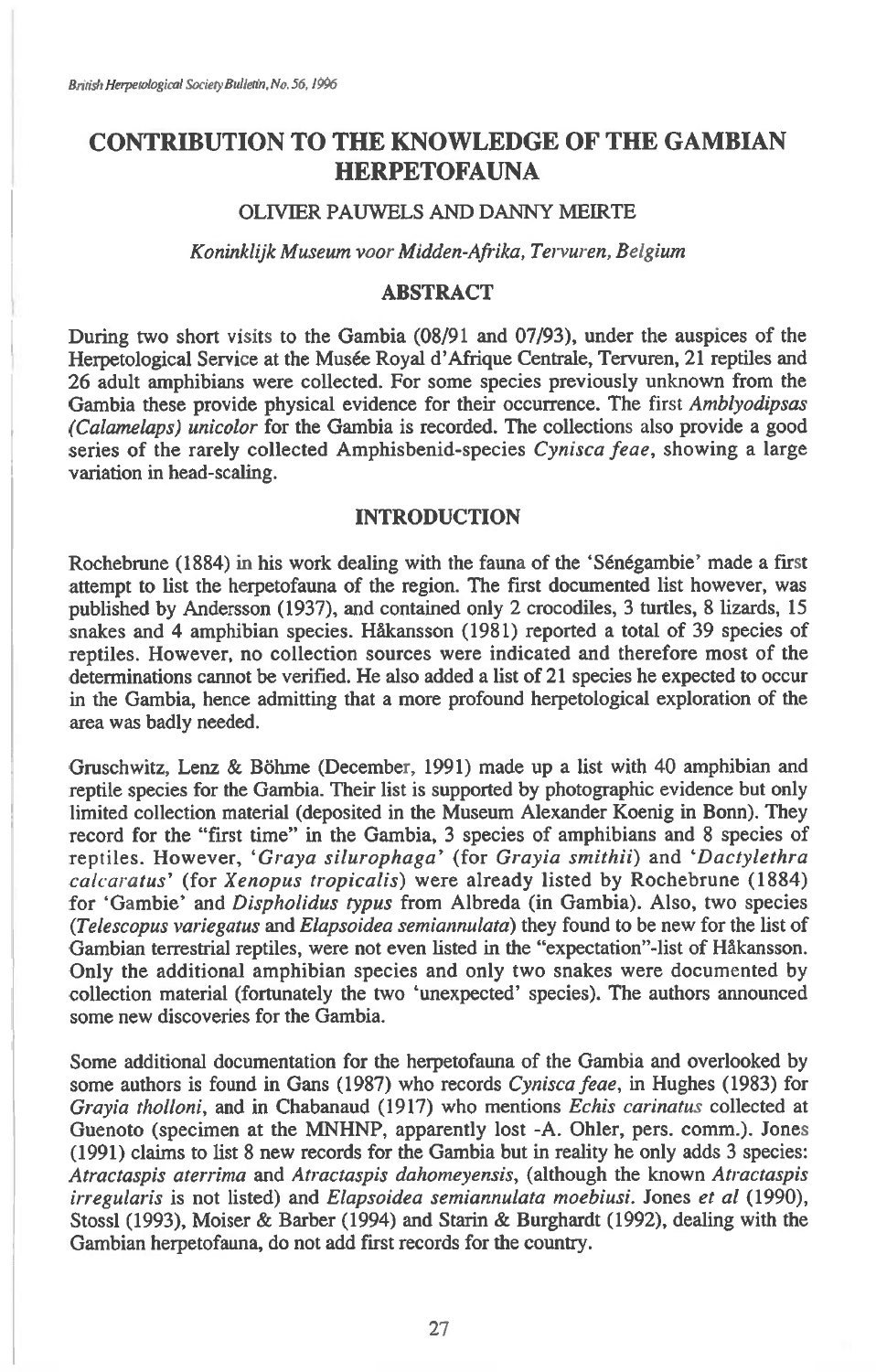For many species their occurrence in the Gambia has been deduced from their presence in Senegal, for which many studies are available (Mertens, 1938; Grandison, 1956; Loveridge, 1956; Villiers, 1956; Condamin & Villiers, 1962; Lamotte, 1969; Cisse, 1974; Bohme, 1978; Miles, Thomson & Walters, 1978; Cisse & Karns, 1978; Joger, 1981, 1982). The herpetofauna of the Gambia itself remains very poorly documented. This is a deplorable situation if one considers its probable importance in the distribution limits of many West-African tropical forest species. Even for amphibians that are rather easy to collect, one can only guess the reason of their absence among faunistic studies (Schiotz, 1969).

During two herpetological visits to the Gambia, in July 1991 and in July 1993, 21 reptiles and 26 adult amphibians were collected by one of us (0.P.), pertaining to 14 different species. Many tadpoles (298 specimens) were also collected, but these are not treated here.

#### **NEW MATERIAL**

All specimens are deposited at the Musée Royal d'Afrique Centrale, Tervuren, Belgium, they are indicated by their registration number.

Amphibia Pipidae *Xenopus tropicalis*  MRAC 93-092-B-13-15 MRAC 93-092-B-24-27 : Lamin, 10/07/1993 : Makumbaya, 11/07/1993

This species was first observed in the Gambia by Gruschwitz *et al.* (1991) at two localities (Abuko and Lamin). The specimens we report from Lamin, were found in one particular drinking hole for cattle. This site, in contrast with all the other water holes situated close to the mangrove, was not polluted by brackish water. At Makumbaya, the species was found in a natural pool near the forest.

This species was already known to occur in Senegal (de Rochebrune, 1884); however, Bohme (1978) provides the first 'certain' citation for Senegal.

| : near Bakoteh, 09/07/1993 (juv) |
|----------------------------------|
| : Lamin, 10/07/1993              |
|                                  |
|                                  |
| $\cdot$ : Mandinaba, 18/07/1993  |
|                                  |

From this species many were gathered in a pond, filled by the first rains of the retarded rainy season, from 17 and 18/07. At an earlier visit at the same site (16/07) not even a single individual could be detected as the pond was still completely dried out.

After two days of mating activity many egg deposits were visible. These were clearly of two different types, which are very probably referrable to the two species found active in the neighbourhood: *Ptychadena trinodis* and *Phrynobatrachus francisci.*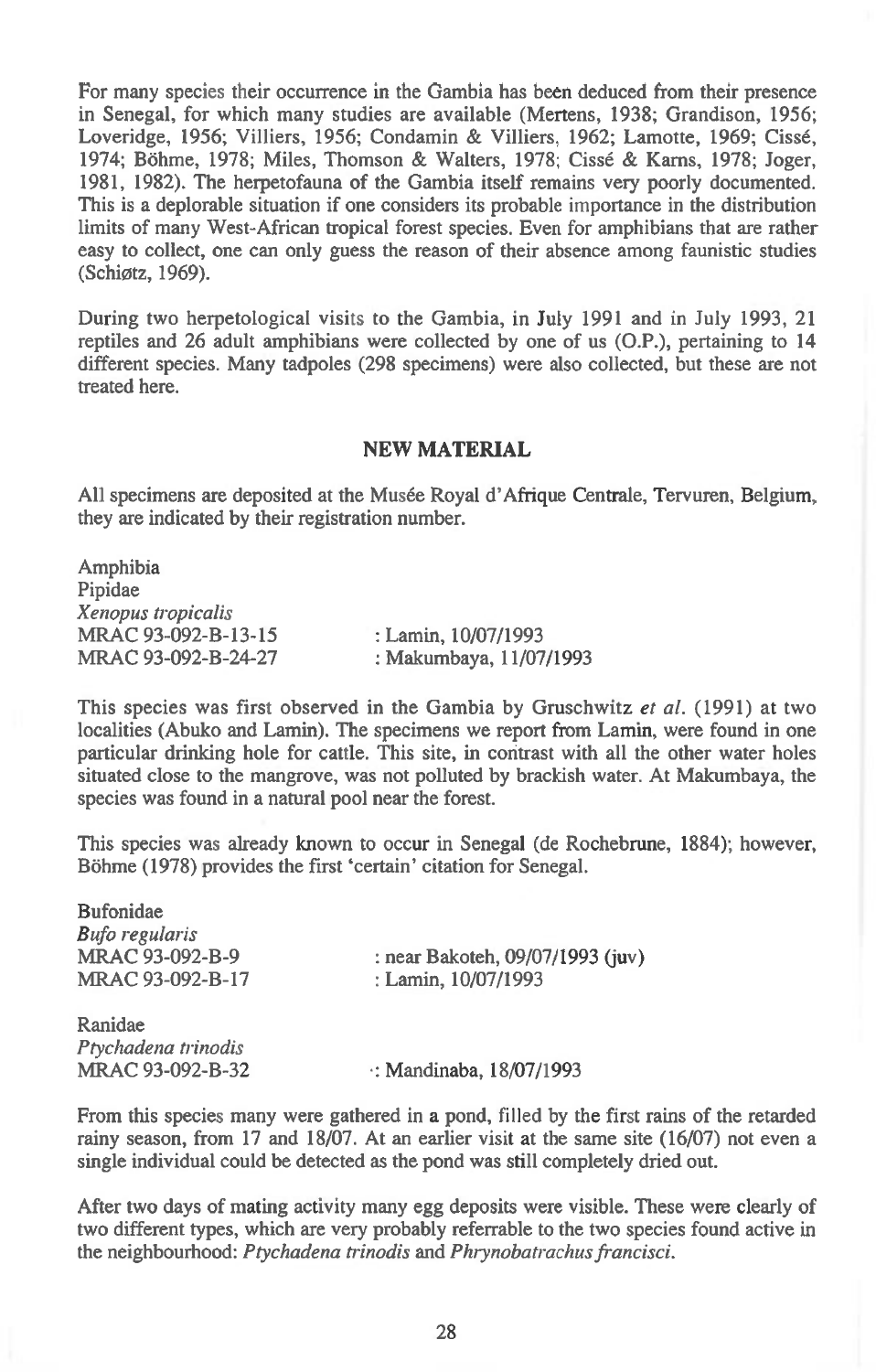| Dicroglossus occipitalis |                                                         |
|--------------------------|---------------------------------------------------------|
| MRAC 93-092-B-1          | : Bakoteh, 05/07/1993 (male)                            |
| MRAC 93-092-B-5          | : Mandinaba, 08/07/1993 (female - holding many<br>eggs) |
| MRAC 93-092-B-16         | : Lamin, 10/07/1993                                     |
| MRAC 93-092-B-18         | : Makumbaya (1 km from Mandinari), 11/07/1993<br>(male) |
|                          |                                                         |

: near Bakoteh, 14/08/1991 : near Bakoteh, 6/07/1993 : near Bakoteh, 9/07/1993 : near Bakoteh, 16/07/1993 : Mandinaba, 18/07/1933

One specimen from Mandinaba contained 7 rather large (8 mm long) termites (Isoptera, genus *Nasutitermes -* determination by Mr Ruelle 1995).

Reptilia Chelonia Cheloniidae

## *Lepidochelys olivacea*

One dead specimen was found on the beach of Kololi, 07/1993. Many carapaces and bones from Cheloniidae were present in the large waste belt in the fishermen's village of Brufut (13/07/1993); the meat of the turtles is eaten; the carapaces, however, are only rarely proposed for sale to tourists. The fishermen often catch small individuals (of hatchling-size) within the Gambian coastal waters.

Lacertilia Agamidae *Agama agama* 

: near Bijilo Forest Park, 15/08/1991 (female)

A female in breeding colouration.

This species was present at all localities visited, often abundant, in dry environment as well as in humid forest.

| Scincidae           |                                       |
|---------------------|---------------------------------------|
| Mabuya perrotetii   |                                       |
| MRAC 92-007-R-2     | : Abuko, 19/08/1991 (male)            |
| MRAC 93-092-R-11    | : Brikama, 12/07/1993                 |
| Mabuya affinis      |                                       |
| MRAC 92-007-R-3     | : near Bijilo Forest Park, 21/08/1991 |
| MRAC 93-092-R-12-13 | : Mandinaba, 18/07/1993               |

In contrast to our first visit to the Bijilo Forest Park (08/1991), when both *M. affinis* and *M. perrotetii* were visible in large numbers, we could only find few *M. affinis* during our second visit (07/1993). By this time, due to the late arrival of the rainy season, the forest vegetation was not as extensive. The density of *M. perrotetii* seemed not affected by the drier conditions as *M. perrotetii* is more resistant to drought and also inhabits open and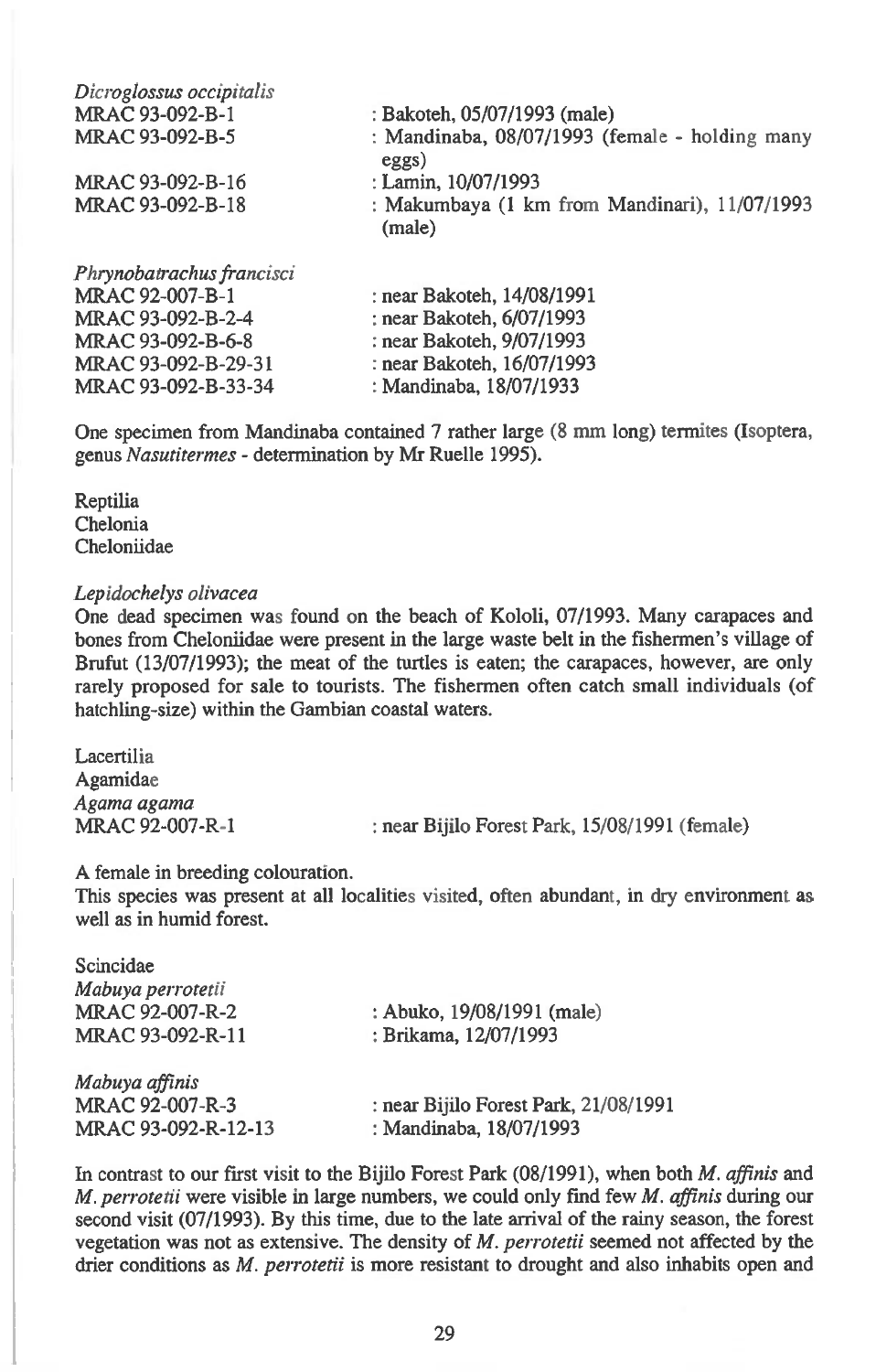dry places, where *M. affinis* is not encountered. These observations agree with those of Gruschwitz et al. (1991a). Böhme (1978) states that adults of *M. perrotetii* aestivate during the dry season. Probably the Bijilo Forest Park population of *M. affinis* starts aestivating (but in less arid conditions).

| Gekkonidae                |                                   |
|---------------------------|-----------------------------------|
| Tarentola ephippiata      |                                   |
| MRAC 92-007-R-5-6         | : near Bakoteh, 21 and 22/08/1991 |
| MRAC 93-092-R-7-8         | : near Bakoteh, 8 and 9/07/1993   |
| Hemidactylus brookii      |                                   |
| MRAC 92-007-R-7           | : near Bakoteh, 8/07/1993         |
| MRAC 93-092-R-9-10        | : near Bakoteh, 8 and 12/07/1993  |
| Ophidia<br>$C_2$ lubridae |                                   |

Colubridae *Psammophis sibilans* (cfr. *rukwae)*  MRAC 92-007-R-4 : near Bakoteh, 21/08/1991

Many observations in the Bijilo Forest Park, both in 1991 and 1993. Total length:  $345$  mm; tail length:  $101$  mm;  $1 + 162$  ventrals;  $98$  sub-caudals;  $13$  scale rows at midbody.

*Amblyodipsas (Calamelaps) unicolor*  : Makumbaya, 11/07/1993

This specimen was captured in primary forest in the leaf litter on the forest floor. Only a few metres away the same day an amphisbenid was found. It seems to be the first specimen of the species to be reported for the Gambia, and adds the northernmost point to the present distribution of this tropical forest species.

Total length: 365 mm; tail length: 32 mm; 3 + 193 ventrals; 25 sub-caudals; 17 scale rows at midbody.

#### Remark on *Grayia:*

The occurrence of *Grayia smithii* (for discussion on the scientific name, see Meirte, 1992: 113) in the Gambia, published by Gruschwitz *et al* (1991) as a first record was based upon their field observations. They refer for its presence in the Abuko-Reserve to the photograph published in Brewer (1985), showing a swimming snake with a colouration that can be attributed to *G. smithii.* 

The species was already mentioned for the Gambia by de Rochebrune in 1884, as *Graya (sic) silurophaga ,* a synonym of *Grayia smithii,* also without referring to supporting collection material. The presence of *G. tholloni in the* Gambia, on the other hand, is better documented: Hughes (1983: 327) states an "unpublished specimen in the British Museum, 1955, 1.4.70, from Kotu stream, south of Bathurst", verified by us. One should insist on the necessity of good collections in order to be able to verify the determinations, especially when first records of rare species are involved.

#### Remark on *Causus:*

Andersson (1937) mentions three specimens of *Causus rhombeatus in* his analysis of a collection from MacCarthy Island. In his checklist of reptiles of the Gambia, Håkansson (1981) refers to this citation, without noting that Andersson did not distinguish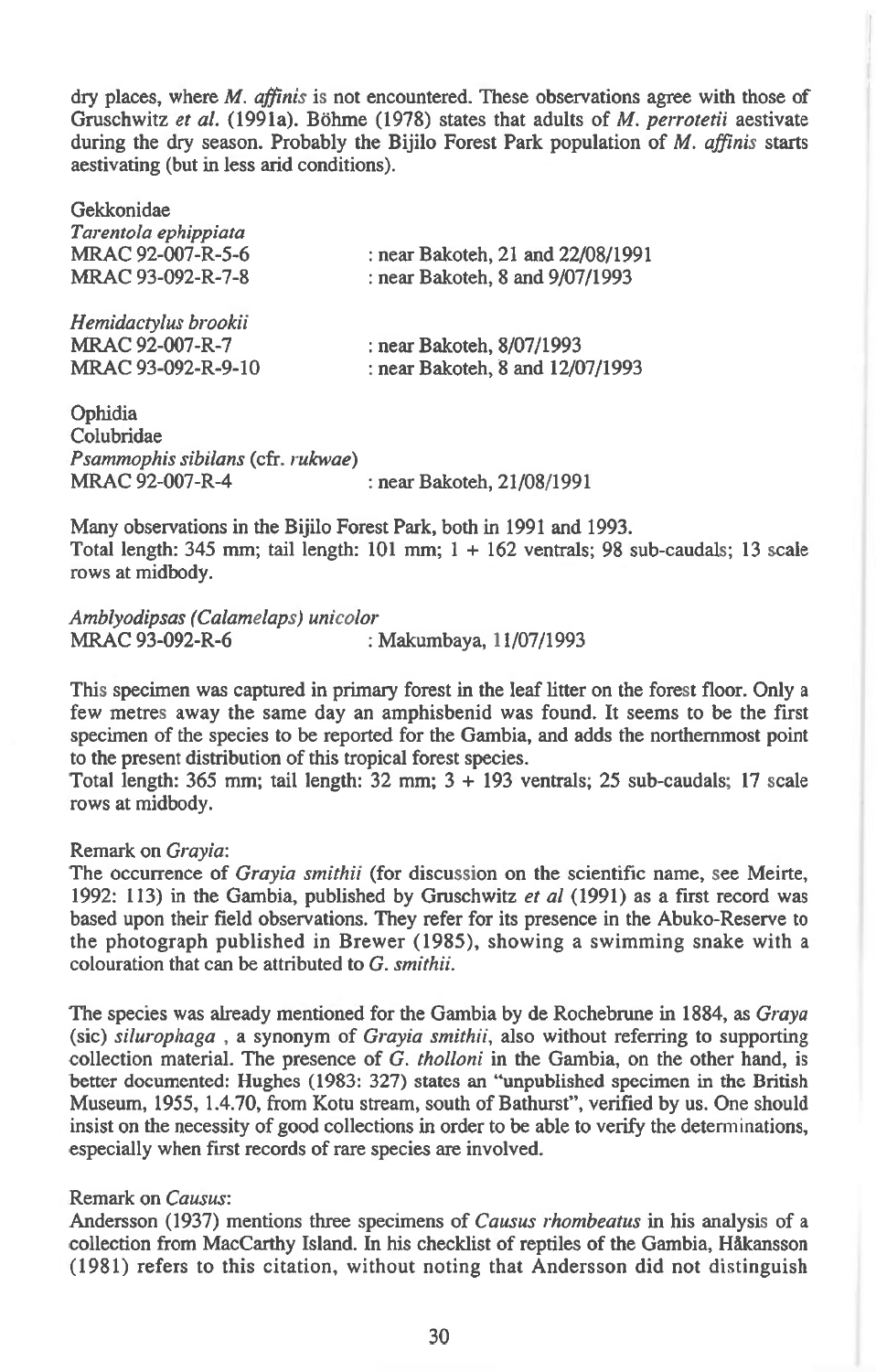*C. rhombeatus* from *C. maculatus.* Hughes' monograph on *Causus maculatus* (Hughes, 1977) attributes all specimens of *Causus* from the Gambia, including one from MacCarthy Island (although not from the Hikansson-Series), to *C. maculatus.* He states that only one species of *Causus* occurs in the Gambia (Hughes, 1977, 1983).

| Amphisbaenia    |                                                  |
|-----------------|--------------------------------------------------|
| Amphisbaenidae  |                                                  |
| Cynisca feae    |                                                  |
| MRAC 93-092-R-1 | : Makumbaya (at 1 km from Mandinari), 11/07/1993 |
| MRAC 93-092-R-2 | : Brikama, 12/07/1993                            |
| MRAC 93-092-R-3 | : Brufut, 13/07/1993                             |
| MRAC 93-092-R-4 | : Kiti, 14/07/1993                               |
| MRAC 93-092-R-5 | : Mandinaba, 18/07/1993                          |
|                 |                                                  |

At the same locality as for MRAC 93-092-R-3 some remnants of sloughed skin were found.

All specimens were found in the same biotope, a few centimetres down the soft soil in the most covered and humid parts of the forest. One specimen (MRAC 93-092-R-5) and the sloughed skin were found in decomposing stumps of dead trees. In all collecting sites the abundance of earthworms was striking, as well as the astonishing resemblance of both worms and amphisbenids by their pink colour and the similar reaction when exposed. We agree with Gans (1987), that these animals are probably not as rare as their low numbers within collections suggest. It is more a question of looking in the right places.

The illustrations found in in the original description of *Cynisca feae* (Boulenger, 1905: 203) are too schematic, especially as the ventral view is concerned.

The head scaling of the five specimens corresponds nicely with the scheme given by Gans (1987: 35), as far as the ventral view is concerned. Dorsally the headscaling resembles more with the illustration in Condamin & Villiers (1962: 902 Fig. 1). The dorsal view illustrated in Gans (1987: 35) shows no fusion of the frontal-parietal with the occipital shields. In the five specimens presented here the fusion of frontal-parietaloccipital is complete (see Figure 1C). (For definition of scale-names, see Gans, 1987: 8).

Among this series the variation in post-supralabial arrangement is large:

| MRAC 93-092-R-1:     | two post-supralabials both left and right, with two<br>additional small shields at the left side (see Figure<br>1A) |
|----------------------|---------------------------------------------------------------------------------------------------------------------|
| MRAC 93-092-R-2:     | two post-supralabials both left and right                                                                           |
| MRAC 93-092-R-3:     | post-supralabials fused both left and right (see Figure<br>1B)                                                      |
| MRAC 93-092-R-4 & 5: | two post-supralabials left; post-supralabials fused<br>right                                                        |

All specimens present 6 preanal pores on 6 distinct scales (but on 5 scales in MRAC 93- 092-R-1 which has the central preanal scales fused. Other meristic data are given in Table 1.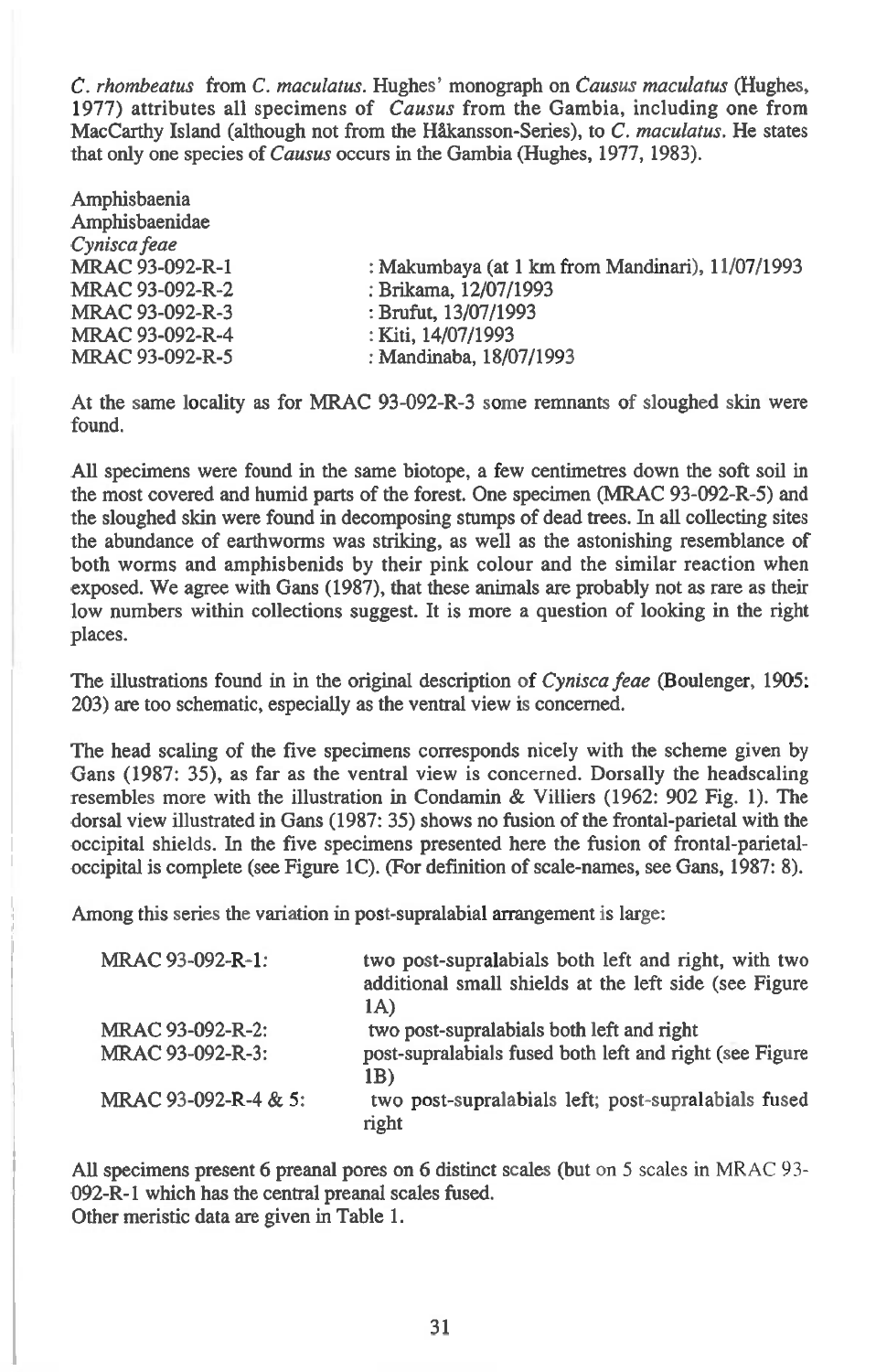

Fig. 1. Variation in head scalation in *Cynisca feae*. Scale bar represents 5 mm. A. Lateral view of the head of MRAC 93-092-R-1 (left side), showing the postsupralabial followed by two additional small shields. B. Lateral view of the head of MRAC 93-092-R-3 (right side), showing the fusion of the post-supralabial shields. C. Dorsal view of the head of MRAC 93-092-R-2, showing the fusion of the frontal, parietal and occipital shield.

| Specimen Number | body length<br>(mm) | tail (mm) | approx. mid-<br>body width<br>(mm) | body<br>annuli | tail<br>annuli |
|-----------------|---------------------|-----------|------------------------------------|----------------|----------------|
| MRAC 93-092-R-1 | 150                 | 16        |                                    | 251            | 22             |
| MRAC 93-092-R-2 | 156                 | 16        |                                    | 260            | 22             |
| MRAC 93-092-R-3 | 146                 | 16        | 4                                  | 254            | 22             |
| MRAC 93-092-R-4 | 152                 | 15        | 4                                  | 256            | 21             |
| MRAC 93-092-R-5 | 75                  | 9         | 2.5                                | 254            | 22             |

**Table 1. Measurements and scale counting for** *Cynisca feae*  **specimens of the Gambia.** 

All specimens and the sloughed skin showed at midbody 14 dorsal and 9 ventral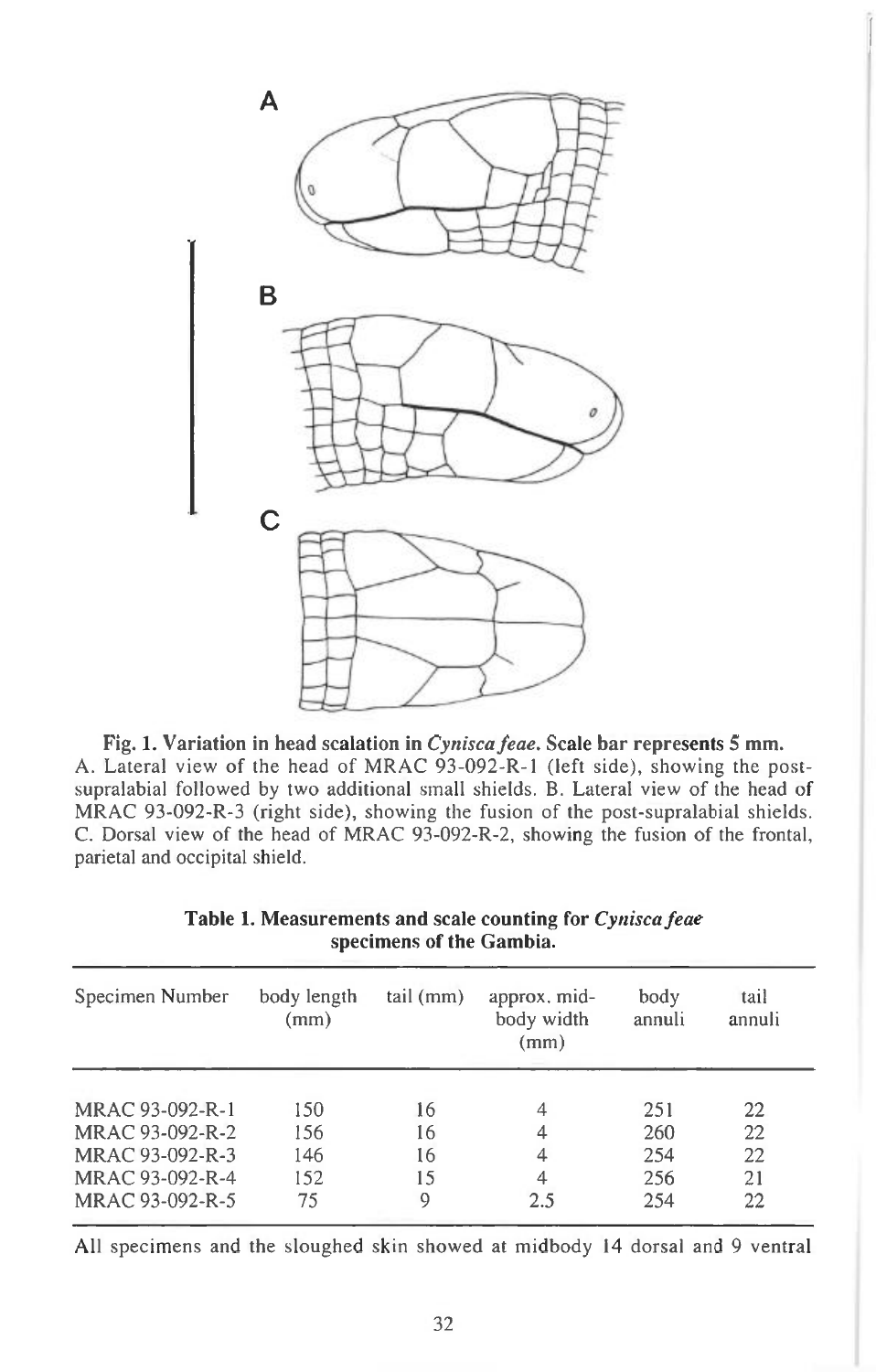segments, the latter including the central segment, in fact corresponding with the fusion of 2 segments (Boulenger, 1905; Laurent, 1947).

This small series illustrates the important variation in cephalic scaling found in the species (Gans, pers. comm.; Condamin & Villiers, 1962), a common situation found among burrowing reptiles.

Until now only two specimens were known from Gambia, both are presented by Gans (1987), apparently overlooked by Jones (1991) who indicates his listing of *Cynisca feae*  for the Gambia as 'previously unrecorded from the Gambia'.

#### **CONCLUSION**

The collection presented here was made during two rather short visits and is only a small contribution to the study of the herpetofauna of the Gambia. Nevertheless an additional first record for the Gambia *(Amblyodipsas (Cala melaps) unicolor)* was detected. We hope that the richness of its nature can be documented and studied in the near future as deforestation and desertification are helping to eradicate species before their presence could even be confirmed.

#### ACKNOWLEDGEMENTS

We would like to acknowledge our colleagues and friends F. Cherot and J.-F. Van der Donckt who assisted in the collecting of specimens. Prof. C. Gans (University of Michigan) commented on the manuscript and provided additional information on *Cynisca.* We thank Dr. A. Ohler (MNHN, Paris) who kindly checked the *Echis*  specimens in the Paris Museum and Dr Ruelle (MRAC) for determination of the termites. We highly appreciated the support of the Belgian Consul in the Gambia, Mr M.J.M. Decraeye, to whom we are indebted for obtaining the necessary authorisations and passing all customs administration.

#### REFERENCES

- Andersson, L.G. (1937). Reptiles and Batrachians. Collected in the Gambia by Gustav Svensson and Birger Rudebeck (Swedish Expedition 1931). *Arkiv fiir Zoologi* 29(16), 1-28.
- Mime, W. (1978). Zur Herpetofaunistik des Senegal. *Bonn. zool. Beitr* 29(4), 360-417.
- Boulenger, G.A. (1905). Report on the Reptiles collected by the Late L. Fea in West Africa. *Annali Mus. civ. Stor. nat. Genova.* ser. 3 a, Vol. 2 (42), 196-216.
- Brewer, E.F. (1985). *The Gambia Abuko Nature Reserve* (Guide Book). Wildlife Conservation Department.

Chabanaud, P. (1917). Note complementaire sur les Ophidiens de l'Afrique occidentale, avec la description d'une espece nouvelle. *Bull. Mus. natn. Hist. nat., Paris.* 23, 7-14.

Cisse, M. (1974). Les geckos du Senegal. *Notes afr.,* 144, 90-95.

Cissé, M. and D. R. Karns (1978). Les Sauriens du Sénégal. *Bull I.F.A.N.*, 40, sér A, No.11, 144-211.

Condamin, M. and Villiers, A. (1962). Contribution a l'etude de la faune de la basse Casamance, II. Reptiles. *Bull. I.F.A.N.,* ser. A, No.3, 897-908.

- de Rochebrune, A.-T. (1884a). *Faune de la Senegambie. Amphibiens.* Ed. Octave Doin, Paris. 1-48, Plates i-x.
- de Rochebrune, A.-T. (1884a). *Faune de la Senegambie. Reptiles.* Ed. Octave Doin, Paris. 1-221, Plates i-xx.